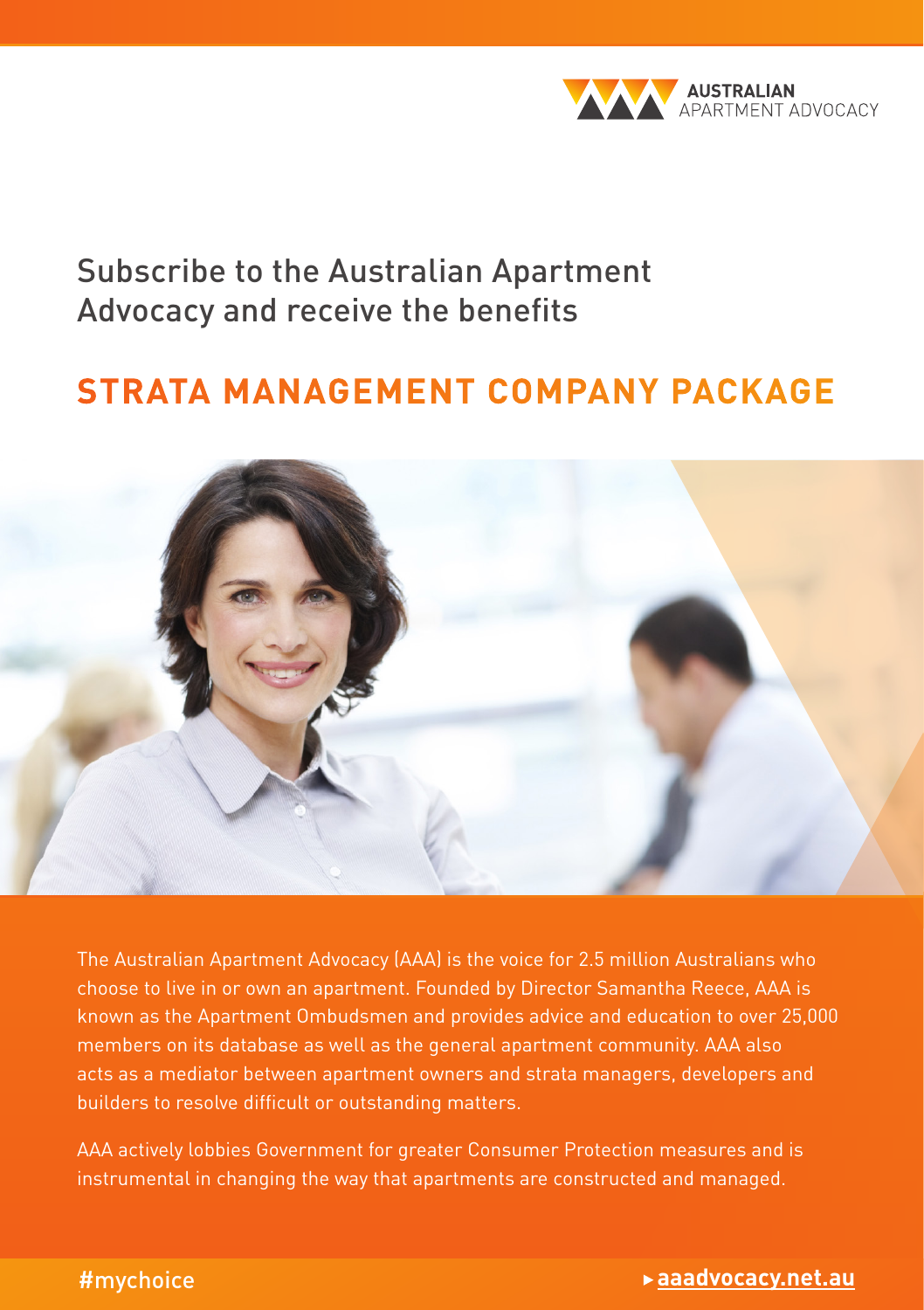This package is for Strata Management Companies and their staff.

This package needs to be viewed as part it provide the opportunity to network with developers but also provides you with direct access to apartment owners and ultimately your potential customers.

### **WHAT YOU RECEIVE:**

#### ♦ **Attendance for all staff to attend events FOC**

AAA offers a diverse range of topics for the apartment sector, with the latest trends in apartment living as well as contentious topics such as defects and handling disputes with your apartment owners.

AAA provides a minimum of 12 zoom events per annum and these are recorded. So, if you happen to miss the event, you can catch up in your leisure time. Some of these events will be geared specifically to Strata Managers and reflect CPD points.

#### ♦ **A copy of the 2021 Apartment Research results for your relevant State (and again in 2023)**

AAA's bi-annual research interviewed over 3400 apartment owners about what they loved about their apartment lifestyle and what they would like to change. The only research of its kind Australia wide – this is vital information when sharing with developer clients and Councils.

#### ♦ **A complimentary copy of the education kit for dissemination to your client database**

AAA wrote the first dedicated education kit in Australia for Apartment Buyers and Owners. This outlines topics such as defects, how your rights are protected and information about levies and insurance. It is the A-Z guide for apartment living and an ideal resource for all apartment owners in understanding the nuances of apartment living.

#### ♦ **Listed as preferred supplier on AAA website** *(for annual subscribers only)*

AAA has created a preferred supplier list outlining key service providers including Strata Managers for dissemination to its 25,000 apartment owners. There are only 10 companies per State offered this prestigious listing.

#### ♦ **Committee membership offered to two OC's/BC's** *(for annual subscribers only)*

As an AAA member you are able to offer the AAA Committee package to two BC/OC's at no charge. This is ideal with contract renegotiations or seeking to reward loyal OC/BC's.

- ♦ **Social media post recognising your company as an AAA member x 2 (Facebook/Instagram/LinkedIn)**
- ♦ **Email signature "Proud supporter of AAA" provided for all staff**